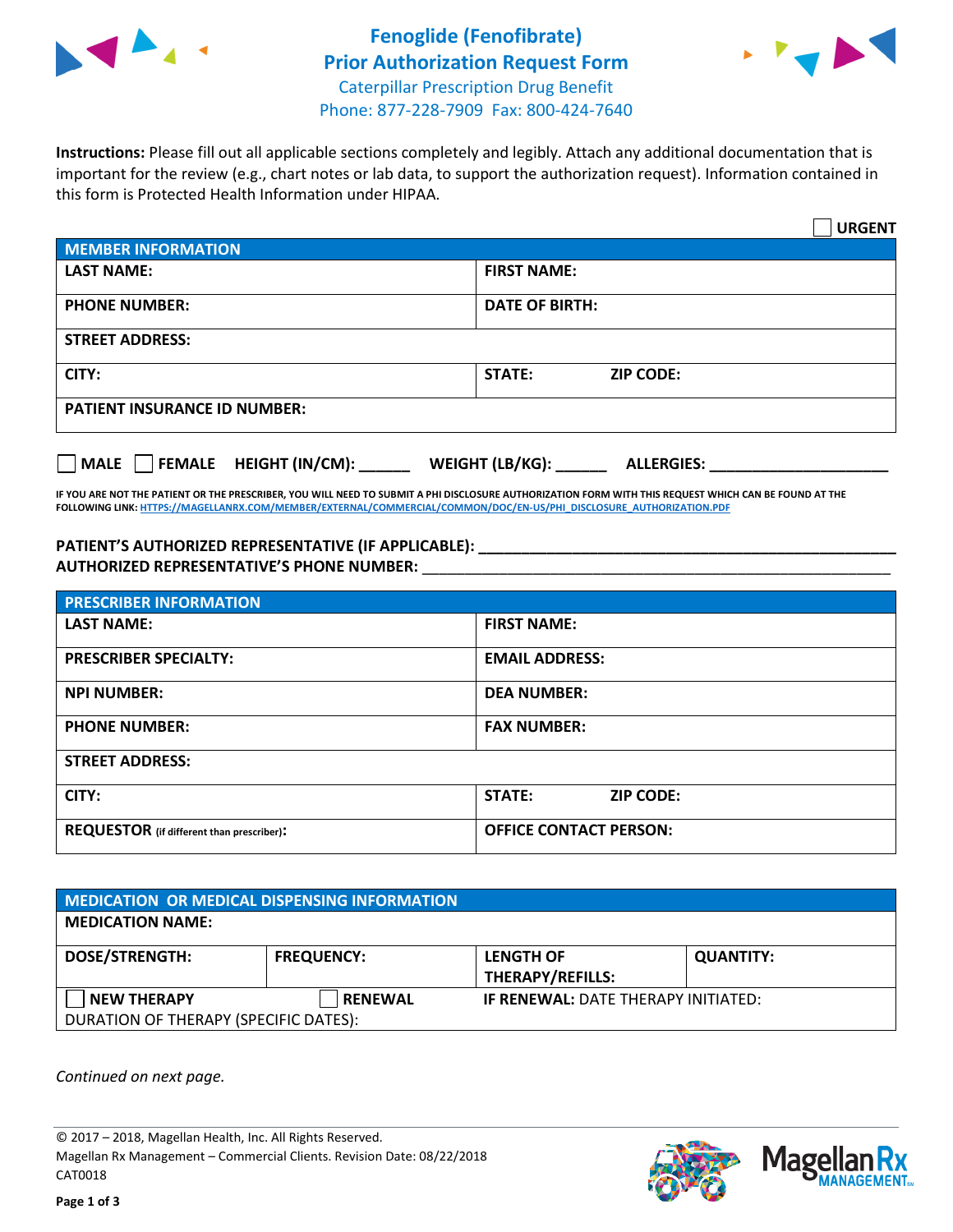



Mage

**lan Rx<br>NAGEMENT...** 

| MEMBER'S LAST NAME: NAME:                                                                                                                                                                                                                                                                               | <b>MEMBER'S FIRST NAME:</b>                                                                                                                        |                                    |  |  |  |
|---------------------------------------------------------------------------------------------------------------------------------------------------------------------------------------------------------------------------------------------------------------------------------------------------------|----------------------------------------------------------------------------------------------------------------------------------------------------|------------------------------------|--|--|--|
|                                                                                                                                                                                                                                                                                                         | 1. HAS THE PATIENT TRIED ANY OTHER MEDICATIONS FOR THIS CONDITION?                                                                                 | YES (if yes, complete below)<br>NO |  |  |  |
| <b>MEDICATION/THERAPY (SPECIFY</b>                                                                                                                                                                                                                                                                      | <b>DURATION OF THERAPY (SPECIFY</b>                                                                                                                | <b>RESPONSE/REASON FOR</b>         |  |  |  |
| DRUG NAME AND DOSAGE):                                                                                                                                                                                                                                                                                  | DATES):                                                                                                                                            | <b>FAILURE/ALLERGY:</b>            |  |  |  |
|                                                                                                                                                                                                                                                                                                         |                                                                                                                                                    |                                    |  |  |  |
|                                                                                                                                                                                                                                                                                                         |                                                                                                                                                    |                                    |  |  |  |
| <b>2. LIST DIAGNOSES:</b>                                                                                                                                                                                                                                                                               |                                                                                                                                                    | <b>ICD-10:</b>                     |  |  |  |
|                                                                                                                                                                                                                                                                                                         |                                                                                                                                                    |                                    |  |  |  |
|                                                                                                                                                                                                                                                                                                         | 3. REQUIRED CLINICAL INFORMATION: PLEASE PROVIDE ALL RELEVANT CLINICAL INFORMATION TO SUPPORT A                                                    |                                    |  |  |  |
| PRIOR AUTHORIZATION.                                                                                                                                                                                                                                                                                    |                                                                                                                                                    |                                    |  |  |  |
| <b>Clinical information:</b>                                                                                                                                                                                                                                                                            |                                                                                                                                                    |                                    |  |  |  |
| Has the patient tried and failed a generic fenofibrate? $\Box$ Yes $\Box$ No                                                                                                                                                                                                                            |                                                                                                                                                    |                                    |  |  |  |
|                                                                                                                                                                                                                                                                                                         |                                                                                                                                                    |                                    |  |  |  |
| Select how the patient took the generic fenofibrate:<br>$\Box$ With food                                                                                                                                                                                                                                |                                                                                                                                                    |                                    |  |  |  |
| □ Without food                                                                                                                                                                                                                                                                                          |                                                                                                                                                    |                                    |  |  |  |
| □ Variably took with food                                                                                                                                                                                                                                                                               |                                                                                                                                                    |                                    |  |  |  |
| □ Unknown                                                                                                                                                                                                                                                                                               |                                                                                                                                                    |                                    |  |  |  |
|                                                                                                                                                                                                                                                                                                         |                                                                                                                                                    |                                    |  |  |  |
|                                                                                                                                                                                                                                                                                                         | Is there a documented intolerance or side effect to a generic fenofibrate? $\Box$ Yes $\Box$ No                                                    |                                    |  |  |  |
| Has the patient had an inadequate response to a generic fenofibrate as documented by higher than normal<br>triglyceride (TG) lab value while on a generic fenofibrate? □ Yes □ No                                                                                                                       |                                                                                                                                                    |                                    |  |  |  |
| Please provide original TG lab report, which contains the normal range for that                                                                                                                                                                                                                         |                                                                                                                                                    |                                    |  |  |  |
| Are there any other comments, diagnoses, symptoms, medications tried or failed, and/or any other information the<br>physician feels is important to this review?                                                                                                                                        |                                                                                                                                                    |                                    |  |  |  |
|                                                                                                                                                                                                                                                                                                         |                                                                                                                                                    |                                    |  |  |  |
| Please note: Not all drugs/diagnosis are covered on all plans. This request may be denied unless all required<br>information is received.                                                                                                                                                               |                                                                                                                                                    |                                    |  |  |  |
| ATTESTATION: I attest the information provided is true and accurate to the best of my knowledge. I understand that                                                                                                                                                                                      |                                                                                                                                                    |                                    |  |  |  |
| the Health Plan, insurer, Medical Group or its designees may perform a routine audit and request the medical                                                                                                                                                                                            |                                                                                                                                                    |                                    |  |  |  |
| information necessary to verify the accuracy of the information reported on this form.                                                                                                                                                                                                                  |                                                                                                                                                    |                                    |  |  |  |
| Prescriber Signature or Electronic I.D. Verification:                                                                                                                                                                                                                                                   |                                                                                                                                                    | Date:                              |  |  |  |
|                                                                                                                                                                                                                                                                                                         | <b>CONFIDENTIALITY NOTICE:</b> The documents accompanying this transmission contain confidential health information that is legally privileged. If |                                    |  |  |  |
| you are not the intended recipient, you are hereby notified that any disclosure, copying, distribution, or action taken in reliance on the contents<br>of these documents is strictly prohibited. If you have received this information in error, please notify the sender immediately (via return FAX) |                                                                                                                                                    |                                    |  |  |  |
|                                                                                                                                                                                                                                                                                                         | and arrange for the return or destruction of these documents.                                                                                      |                                    |  |  |  |
|                                                                                                                                                                                                                                                                                                         |                                                                                                                                                    |                                    |  |  |  |
| © 2017 - 2018. Magellan Health, Inc. All Rights Reserved                                                                                                                                                                                                                                                |                                                                                                                                                    |                                    |  |  |  |

L8, Magellan Health, Inc. All Rights Magellan Rx Management – Commercial Clients. Revision Date: 08/22/2018 CAT0018